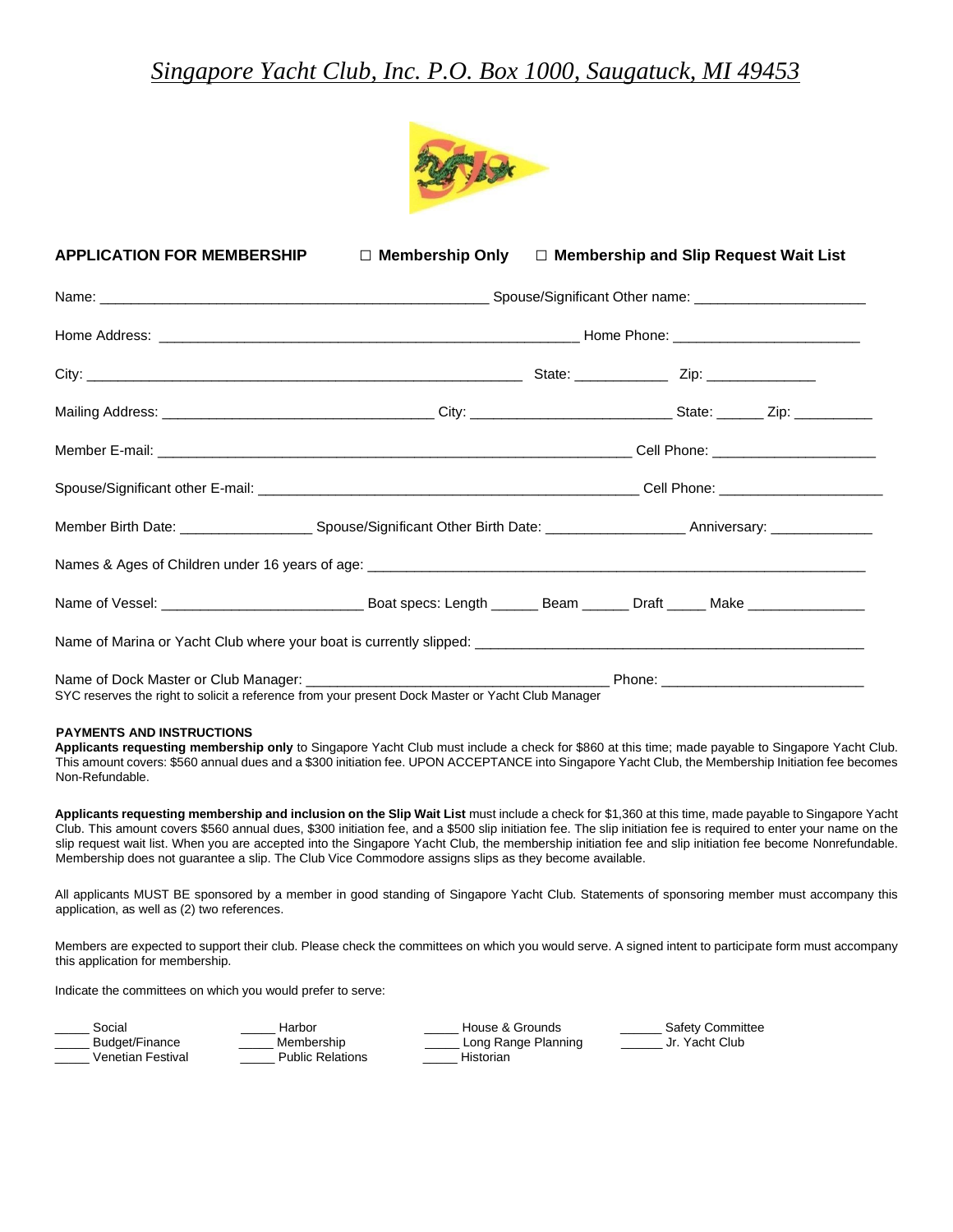I hereby apply for membership at the Singapore Yacht Club and understand that if this membership application is accepted, I agree to comply with and will be bound by the Club's Bylaws, Rules and Regulations as amended from time to time. I understand and agree that if the Club does not accept this application, then all funds paid for the membership will be refunded and this application will be cancelled and will not be binding on either party. The Club reserves the right to decline this membership application at any time in its sole discretion.

Have you ever been convicted of a felony? Yes \_\_\_\_\_\_\_\_\_\_ No \_\_\_\_\_\_\_\_ Date of Conviction

All members accepted into the Singapore Yacht Club are on probation for one year. All members receiving their first slip assignment also have an additional year of probation.

ALL APPLICANTS ARE REQUIRED TO ATTEND A PERSONAL INTERVIEW BY THE SINGAPORE YACHT CLUB MEMBERSHIP COMMITTEE IN ADDITION TO THIS WRITTEN APPLICATION TO BE CONSIDERED FOR MEMBERSHIP. Incomplete applications or applications received without appropriate fees will be returned promptly. YOUR CANCELLED CHECK IS NOT NOTIFICATION OF APPLICATION APPROVAL. Following action on your application by the Membership Committee and the Board of Directors, the Club Secretary will notify you in writing of your acceptance into membership. I have read and understand all requirements for membership and the associated fees. I hereby submit my application for membership to the Singapore Yacht Club.

Signature of Applicant Date REVISED August 2017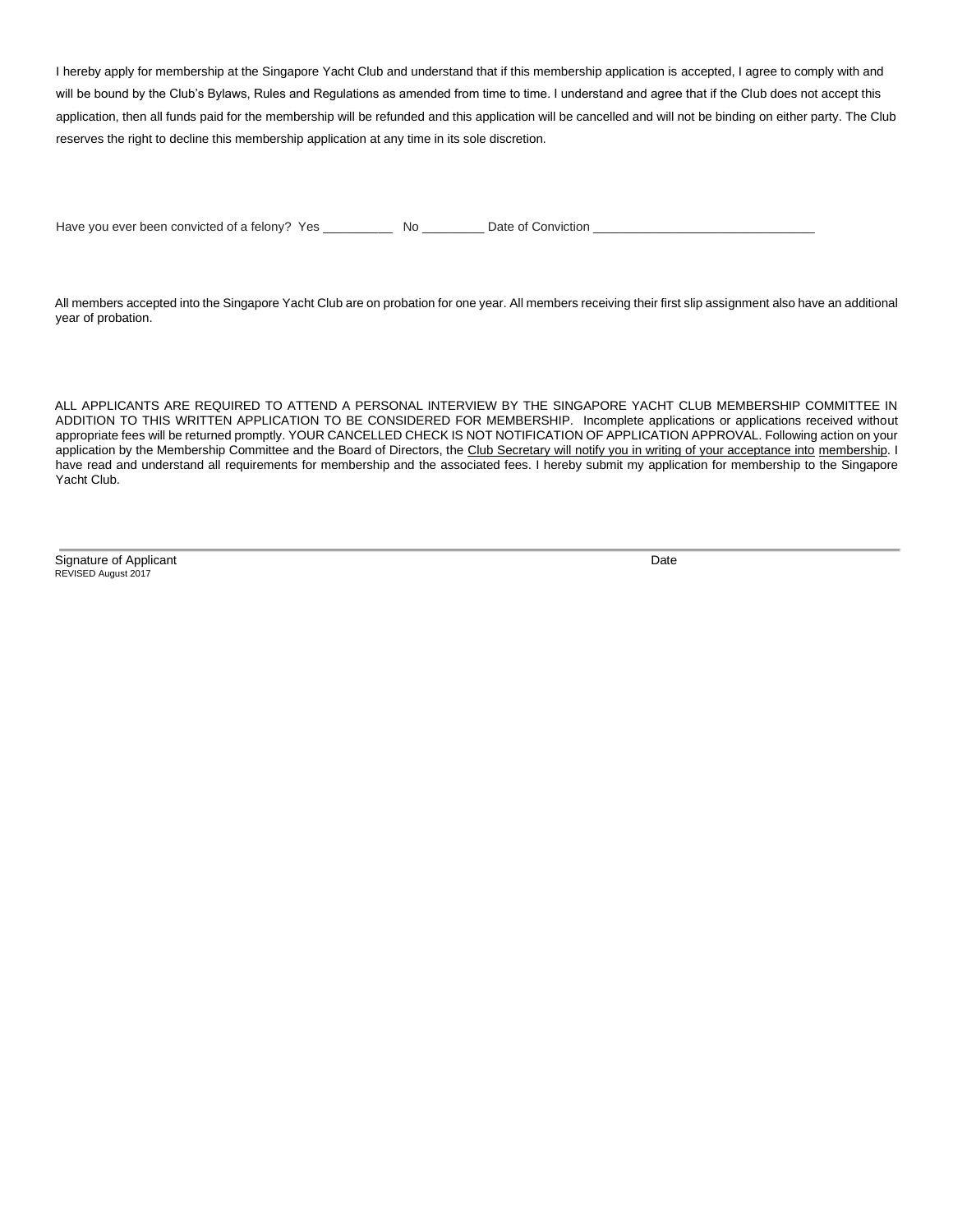# *Singapore Yacht Club, Inc. P.O. Box 1000, Saugatuck, MI 49453*



### **STATEMENT OF SPONSORING MEMBER**

One SYC Sponsor in Good Standing is required along with (2) two references for each applicant.

 $\overline{\phantom{a}}$  ,  $\overline{\phantom{a}}$  ,  $\overline{\phantom{a}}$  ,  $\overline{\phantom{a}}$  ,  $\overline{\phantom{a}}$  ,  $\overline{\phantom{a}}$  ,  $\overline{\phantom{a}}$  ,  $\overline{\phantom{a}}$  ,  $\overline{\phantom{a}}$  ,  $\overline{\phantom{a}}$  ,  $\overline{\phantom{a}}$  ,  $\overline{\phantom{a}}$  ,  $\overline{\phantom{a}}$  ,  $\overline{\phantom{a}}$  ,  $\overline{\phantom{a}}$  ,  $\overline{\phantom{a}}$ 

 $\overline{\phantom{a}}$  ,  $\overline{\phantom{a}}$  ,  $\overline{\phantom{a}}$  ,  $\overline{\phantom{a}}$  ,  $\overline{\phantom{a}}$  ,  $\overline{\phantom{a}}$  ,  $\overline{\phantom{a}}$  ,  $\overline{\phantom{a}}$  ,  $\overline{\phantom{a}}$  ,  $\overline{\phantom{a}}$  ,  $\overline{\phantom{a}}$  ,  $\overline{\phantom{a}}$  ,  $\overline{\phantom{a}}$  ,  $\overline{\phantom{a}}$  ,  $\overline{\phantom{a}}$  ,  $\overline{\phantom{a}}$ 

 $\overline{\phantom{a}}$  ,  $\overline{\phantom{a}}$  ,  $\overline{\phantom{a}}$  ,  $\overline{\phantom{a}}$  ,  $\overline{\phantom{a}}$  ,  $\overline{\phantom{a}}$  ,  $\overline{\phantom{a}}$  ,  $\overline{\phantom{a}}$  ,  $\overline{\phantom{a}}$  ,  $\overline{\phantom{a}}$  ,  $\overline{\phantom{a}}$  ,  $\overline{\phantom{a}}$  ,  $\overline{\phantom{a}}$  ,  $\overline{\phantom{a}}$  ,  $\overline{\phantom{a}}$  ,  $\overline{\phantom{a}}$ 

 $\overline{\phantom{a}}$  , and the contribution of the contribution of the contribution of the contribution of the contribution of the contribution of the contribution of the contribution of the contribution of the contribution of the

Print Sponsor's Name: \_\_\_\_\_\_\_\_\_\_\_\_\_\_\_\_\_\_\_\_\_\_\_\_\_\_\_\_\_\_\_\_\_\_\_\_\_\_\_\_\_\_\_\_\_\_\_\_\_\_\_\_\_\_\_\_\_\_\_\_\_\_\_\_\_\_\_\_\_\_

#### **Sponsor**

How long have you known this applicant? \_\_\_\_\_\_\_\_\_\_\_\_\_\_\_\_ I met this applicant through: □ Business □ Personal

In order to assist the membership committee and Board of Directors, please submit a small paragraph on your evaluation of this applicant.

| Sponsor's Signature: |  |  |
|----------------------|--|--|
|                      |  |  |

### **Two References**

In order to assist the membership committee and Board of Directors, please submit your 2 references.

| How long have you known this reference? ________    | How long have you known this reference? _____                                                                                                                                                                                  |
|-----------------------------------------------------|--------------------------------------------------------------------------------------------------------------------------------------------------------------------------------------------------------------------------------|
| I met this reference through: □ Business □ Personal | I met this reference through: □ Business □ Personal                                                                                                                                                                            |
| Reference #1                                        | Reference #2                                                                                                                                                                                                                   |
|                                                     |                                                                                                                                                                                                                                |
|                                                     | Address: Analysis and the contract of the contract of the contract of the contract of the contract of the contract of the contract of the contract of the contract of the contract of the contract of the contract of the cont |
|                                                     |                                                                                                                                                                                                                                |
|                                                     |                                                                                                                                                                                                                                |

Please send your Application for Membership, Statement of Sponsoring Member, and Intent to Participate forms with your check payable to SINGAPORE YACHT CLUB, Attention: Membership Committee Chairman. The Membership Committee will contact you to establish a mutually agreeable meeting date and location for an interview.